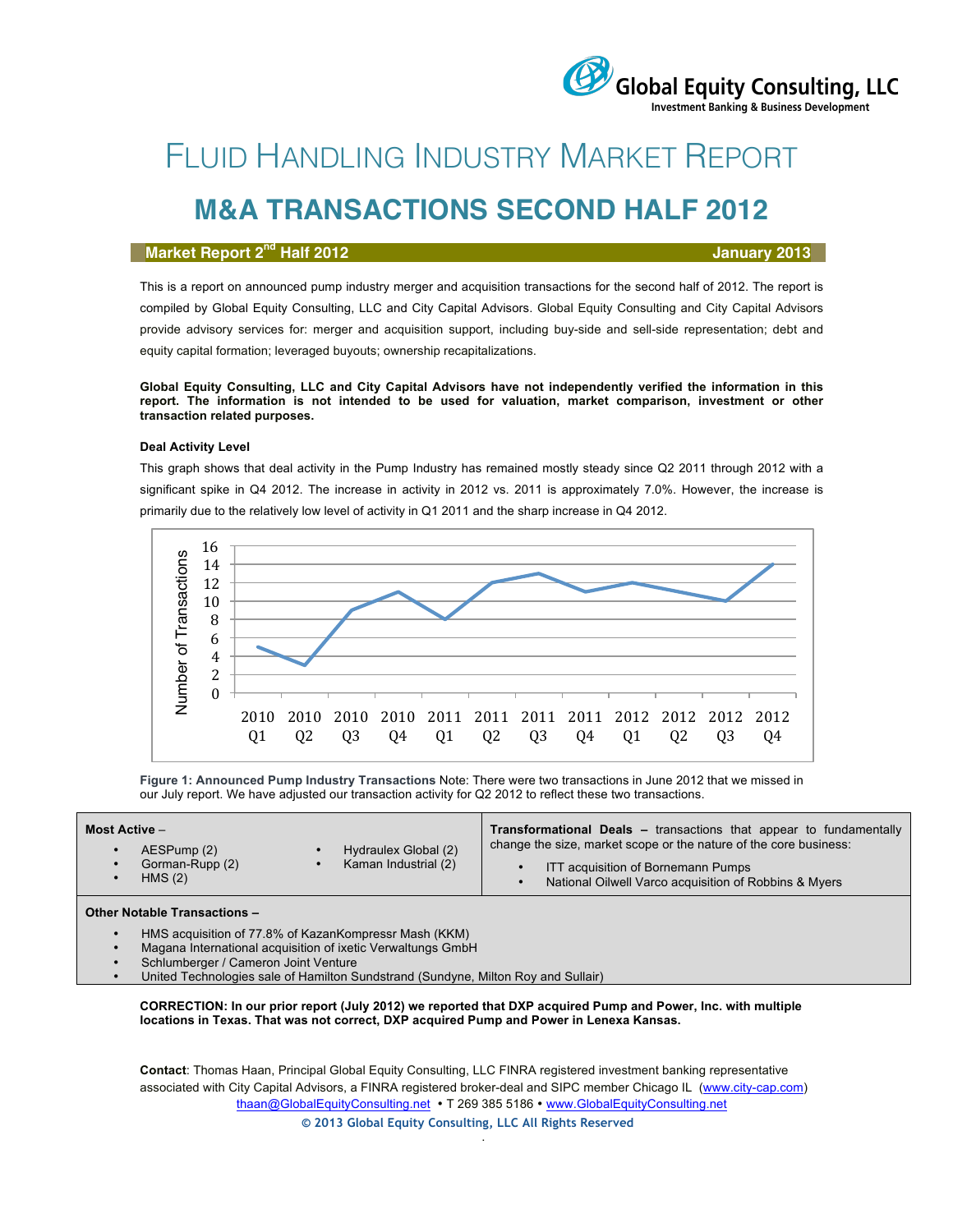### Announced Transactions 2<sup>nd</sup> Half of 2012

| Company                                          | <b>Deal</b>                                                                                          | <b>Date</b><br>(2012) | Comments                                                                                                                                                                                                                                                                                                                                                                                                                                                                                                             | Terms | <b>Estimated</b><br><b>Value</b>                                 |
|--------------------------------------------------|------------------------------------------------------------------------------------------------------|-----------------------|----------------------------------------------------------------------------------------------------------------------------------------------------------------------------------------------------------------------------------------------------------------------------------------------------------------------------------------------------------------------------------------------------------------------------------------------------------------------------------------------------------------------|-------|------------------------------------------------------------------|
| <b>AESPump</b>                                   | <b>Acquires Ultimate</b><br><b>Vacuum ApS</b>                                                        | July                  | Based in Denmark Ultimate Vacuum ApS is a specialist<br>vacuum pump sales company. The acquisition is a<br>continuation of the expansion of AESPump's asset<br>management and supply capabilities.                                                                                                                                                                                                                                                                                                                   |       |                                                                  |
| <b>AESPump</b>                                   | Acquires <b>James</b><br><b>Walker Pump and</b><br><b>Valve Division In</b><br>Holland               | August                | The James Walker Pump and Valve Division in Holland<br>is a specialist company providing supply and repair<br>activities to a diverse customer base. The acquisition is<br>a continuation of the expansion of AESPump's asset<br>management and supply capabilities.                                                                                                                                                                                                                                                 |       |                                                                  |
| <b>Applied Industrial</b><br><b>Technologies</b> | <b>Acquires Parts</b><br>Associates, Inc.                                                            | December              | PAI is a distributor of maintenance supplies and<br>solutions, including fasteners, fluid flow, paints,<br>chemicals, electrical, shop supplies, and related<br>assortments. PAI serves a broad range of maintenance,<br>repair and operations customers, including the fleet,<br>rental, manufacturing, agriculture and food industries.<br>The company operates from two locations - Cleveland<br>and Atlanta - and its staff includes approximately 200<br>field sales, operations and administrative associates. |       |                                                                  |
| <b>CRI Pumps</b>                                 | <b>Acquires Pumps</b><br>and Process Ltd.<br><b>Pumping</b><br><b>Solutions</b><br><b>Operations</b> | October               | This agreement will expand CRI Pumps' industrial<br>pumping solutions for pulp, slurry and chemical handling<br>for a range of industries including paper mills, metals<br>and mining, power, coal, chemicals and petrochemicals,<br>and food and beverages.                                                                                                                                                                                                                                                         |       |                                                                  |
| Dresser-Rand                                     | Acquires<br>Synchrony, Inc.                                                                          | December              | Synchrony is a technology development company with a<br>portfolio of world-class technologies and products<br>including active magnetic bearings (AMB), high speed<br>motors and generators, and power electronics for clean,<br>efficient, and reliable rotating machinery. A private<br>company founded in 1993, Synchrony is headquartered<br>in Roanoke County, Virginia.                                                                                                                                        |       | \$50 million<br>plus \$10<br>million<br>incentive<br>opportunity |
| <b>FCx Performance</b>                           | Sold to <b>Harvest</b><br>Partners, LP                                                               | October               | Based in Columbus, Ohio, FCX is a leading industrial,<br>specialty process flow control distribution company,<br>providing technical, mission critical products and value-<br>added services to more than 15,000 end users, original<br>equipment manufacturers and engineering and<br>construction firms across the process, energy and high<br>purity industries. Company has 24 locations serving 32<br>states and over 350 employees. FCX has completed 13<br>strategic acquisitions since inception.            |       |                                                                  |
| <b>Franklin Electric</b>                         | Acquires Cerus<br>International Inc.                                                                 | August                | Based in Hillsboro, Oregon. Cerus designs,<br>manufactures, and distributes motor controls, motor<br>starters, contactors, protection devices, and variable<br>frequency drives to a wide range of distributor and<br>original equipment manufacturers in North America who<br>serve three primary markets: HVAC, industrial motor<br>sales and service, and pumping systems. 2011 sales for<br>Cerus were approximately \$14.0 million.                                                                             | Cash  | \$25.7<br>million                                                |
| Gorman-Rupp                                      | Acquires<br>Pumptron                                                                                 | October               | Pumptron has been a value-added distributor for<br>Gorman-Rupp for over 25 years. Pumptron is a leading<br>provider of water-related pumping solutions primarily<br>serving the construction, mining, agricultural and<br>municipal markets in South Africa and increasingly<br>throughout other sub-Sahara African countries.<br>Pumptron is headquartered in Johannesburg with<br>operating locations in Cape Town and Durban and had<br>approximately \$10 million in revenue during its fiscal<br>year 2012.     |       |                                                                  |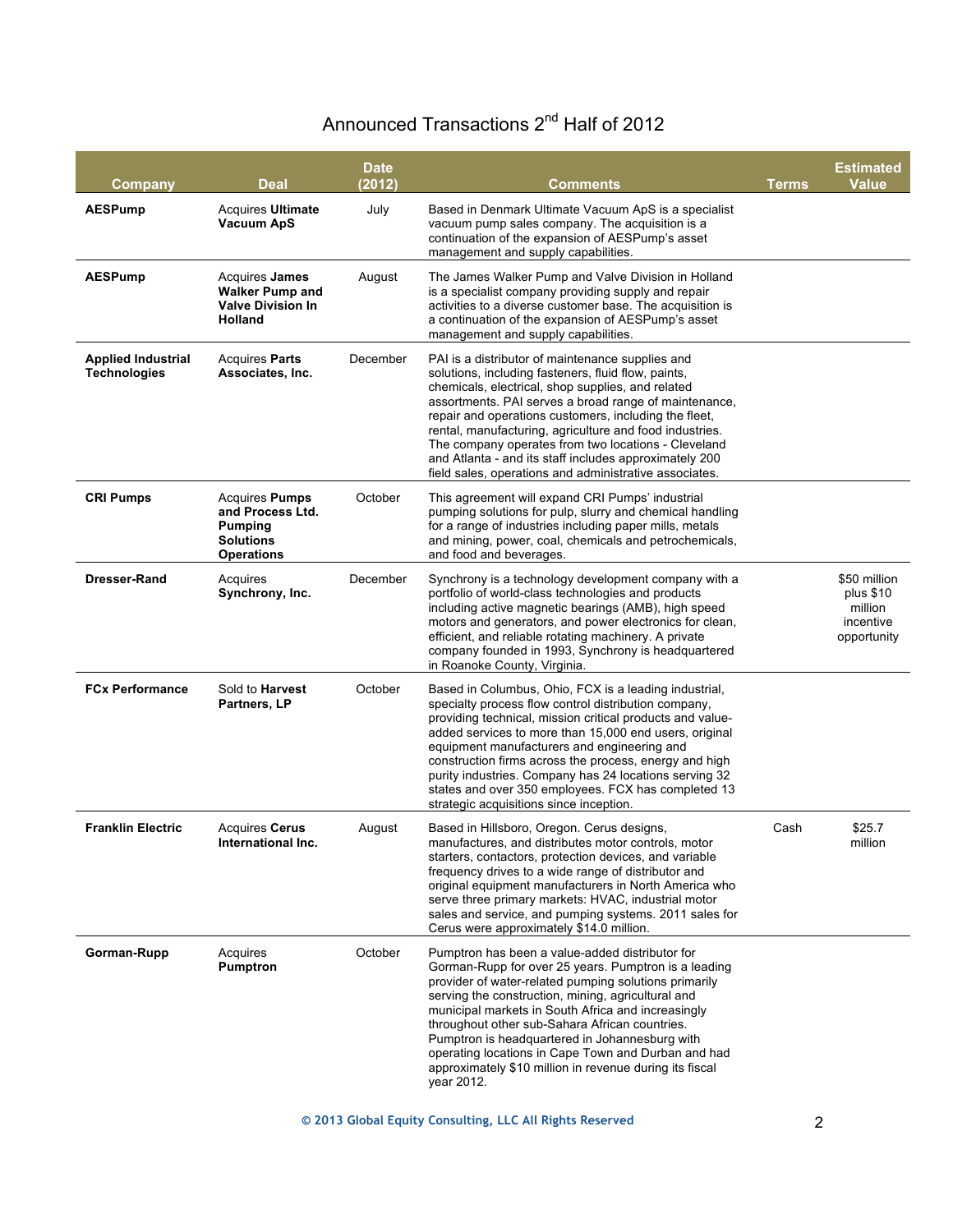### Announced Transactions 2<sup>nd</sup> Half of 2012

| Company                                                  | <b>Deal</b>                                                 | <b>Date</b><br>(2012) | Comments                                                                                                                                                                                                                                                                                                                                                                                                                                                                                                               | <b>Terms</b> | <b>Estimated</b><br><b>Value</b>    |
|----------------------------------------------------------|-------------------------------------------------------------|-----------------------|------------------------------------------------------------------------------------------------------------------------------------------------------------------------------------------------------------------------------------------------------------------------------------------------------------------------------------------------------------------------------------------------------------------------------------------------------------------------------------------------------------------------|--------------|-------------------------------------|
| Gorman-Rupp                                              | <b>Acquires American</b><br>Turbine Pump Co.                | November              | Founded in 1975, ATP is a group of companies that<br>collectively are a leading manufacturer and distributor of<br>energy-efficient vertical turbine and submersible pumps<br>primarily serving agricultural, municipal and industrial<br>markets, both domestically and globally. During 2011,<br>ATP had approximately \$15 million in revenue from<br>sales of its products through its Lubbock, Texas<br>headquarters, Houston, Texas and Fresno, California.                                                      |              |                                     |
| <b>HMS Group</b>                                         | Acquires 75%<br>share in Apollo<br>Goessnitz.               | July                  | In 2011, Apollo Goessnitz sales were €20.3 million, net<br>debt of €1.6 million and net profit of €1.3 million. With<br>this acquisition HMS will strengthen its product offering<br>of high-end API pumps for oil refineries, petrochemical<br>and chemical plants.                                                                                                                                                                                                                                                   | Cash         | €25 million<br>(\$30.6"<br>million) |
| <b>HMS Group</b>                                         | Acquires 77.8%<br>share of<br>KazanKompressr<br>Mash (KKM)  | July                  | Based in Kazan, Russia KKM is a manufacturer of<br>centrifugal and screw compressors. For the FY2011, in<br>accordance with RAS, KKM had revenues of Rub cca<br>2.8 billion (\$85 million).                                                                                                                                                                                                                                                                                                                            | Cash         | \$168 million                       |
| <b>Hydraulex Global</b>                                  | <b>Acquires Flint</b><br><b>Hydrostatics</b>                | June                  | Based in Memphis, Tennessee, Flint Hydrostatics is a<br>remanufacturer of Sundstrand pumps and motors.                                                                                                                                                                                                                                                                                                                                                                                                                 |              |                                     |
| <b>Hydraulex Global</b>                                  | Acquires Metaris<br><b>Hydraulics</b>                       | August                | The acquisition of Metaris gives Hydraulex new product<br>lines in both Gear Pumps and Power Take Off products,<br>allowing the company to serve as multi-dimensional<br>hydraulic replacement experts.                                                                                                                                                                                                                                                                                                                |              |                                     |
| <b>ITT Corp.</b>                                         | Acquires Joh Heinr<br><b>Bornemann</b><br><b>Pumps GmbH</b> | October               | Headquartered in Germany, Bornemann Pumps has a<br>strong international installed base of multiphase<br>pumping systems for the oil and gas market.<br>The company also serves the industrial, food and<br>pharmaceutical sectors. Founded in 1853, Bornemann<br>has a solid record of growth with estimated fiscal 2012<br>revenue of €115 million and employs more than 550<br>employees globally.                                                                                                                   | Cash         | €206 million<br>(\$266<br>million)  |
| Kaman Industrial<br><b>Technologies (KIT)</b>            | Acquires Florida<br>Bearings, Inc.                          | July                  | Florida Bearings, founded in 1950, is a distributor of<br>bearings, power transmission and pump products as<br>well as a provider of value-add services such as<br>predictive maintenance and motor, gearbox and pump<br>repair to diverse industries, such as the water,<br>wastewater, municipal, food and aggregate industries. In<br>addition to Miami, the company also has locations in<br>Hialeah, Ft. Lauderdale, Riviera Beach and Orlando.<br>The company has annual sales of approximately \$20<br>million. |              |                                     |
| Kaman Industrial<br><b>Technologies (KIT)</b>            | Acquires Zeller<br>Corporation                              | August                | Zeller Corporation is a value added distributor of<br>electrical and automation components and solutions,<br>including motion control, programmable logic controller<br>(PLC) based automation, machine vision, electrical<br>controls and power distribution products. Zeller expects<br>2012 sales of approximately \$80 million for the full year.                                                                                                                                                                  |              |                                     |
| <b>Liebherr Group</b>                                    | Acquires<br>Waitzinger<br><b>Baumaschinen</b><br>GmbH       | October               | Waitzinger Baumaschinen GmbH was founded in 1991,<br>and employs a staff of nearly 60 in Neu-Ulm. The<br>company specializes in the development and production<br>of truck-mounted concrete pumps, trailer concrete<br>pumps and truck mixer concrete pumps.                                                                                                                                                                                                                                                           |              |                                     |
| Magna<br>International, Inc.                             | Acquires <b>ixetic</b><br>Verwaltungs<br>GmbH               | October               | Ixetic Verwaltungs GmbH ("ixetic") is a manufacturer<br>of automotive vacuum, engine and transmission pumps<br>with two manufacturing facilities in Germany, and one in<br>each of Bulgaria and China. Ixetic had full year 2011<br>total sales of approximately €300 million (\$387 million).                                                                                                                                                                                                                         |              | €308 million<br>(\$397<br>million)  |
| © 2013 Global Equity Consulting, LLC All Rights Reserved |                                                             |                       |                                                                                                                                                                                                                                                                                                                                                                                                                                                                                                                        |              | 3                                   |